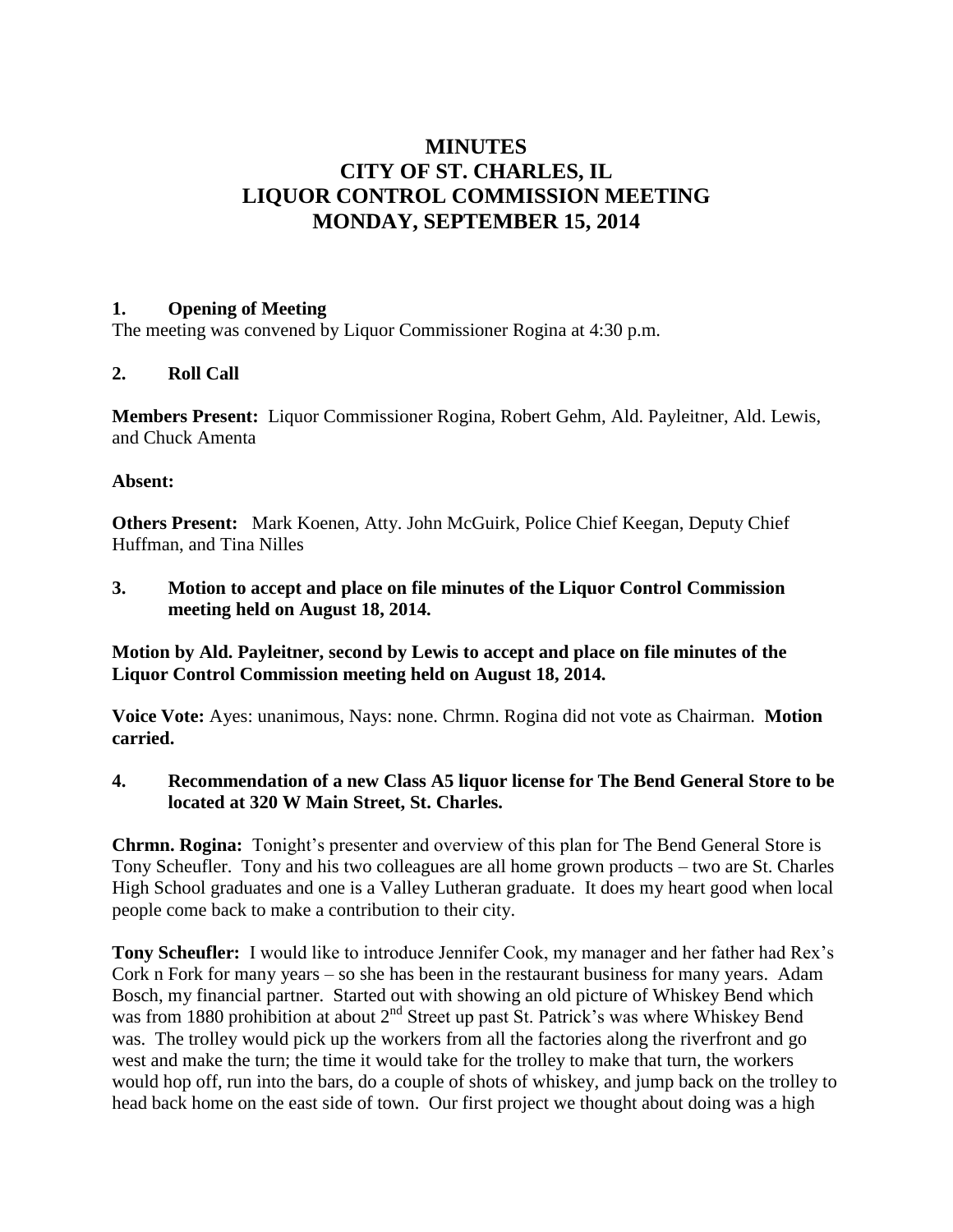end steak house but it was a large, ambitious project to start with and this store was secondary. The more we dug into it, the timing, and seeing where things were at financially, we decided to go with a bit smaller project and that's where The Bend General Store comes from and resonates with the story of the trolley.

This is something a little different. When you look at what's right downtown in the core, the majority of the establishments fall into one of two categories: either a pub/bar or they're a true proper sit down restaurant. There's not much right in that middle that captures foot traffic like they have in Geneva, Elmhurst, etc. This is our first establishment we want to open. There is a small portfolio with ideas behind that, but one step at a time. All of them fit into that mold but liquor/wine is secondary to our business model. We're looking at filling the gap of what are we? We are primarily a deli. The purveyors we are working with are straight out of the city, none of them have any accounts further than Oak Park. This will be the kind of place you find right downtown New York, Chicago. They are willing to partner with us and come all the way out here because of what our model is. We want to introduce excellent imported meat and cheeses, olive oil, etc. Half is going to a deli and half is going to be a grocer selling pastas olive oil and things of that nature. Although there is Blue Goose and Jewel, the product we're carrying you are not going to see anywhere else. You would have to go into the city to find something like this, such as Eataly, and in fact our purveyor supplies Eataly. That's the level of product we're going to be carrying. We are not a liquor store, not a bar, we're not a sit down dining establishment; we're an old school deli where you come down one side and get a sandwich for carryout and the other side you can shop for pastas, sauces, and a bottle of wine to take home.

We've worked with both of our purveyors on the alcohol and food sides and it's going to be somewhat similar as to the Wine Exchange but that business is wine and they have double down on that. We are not focusing so much on wine as we are on food, but the two go hand in hand and there's synergy there. On a percentage basis we anticipate revenues to be around 20-25% will be made up from alcohol sales. We are focusing on a box lunch program. We are already in negotiation with DuPage Airport for all the private jets, with Delnor, and other commercial entities like Q Center. That's where we want to take the business and evolving into a hybrid like DuLuca or Peapod, in getting a couple of delivery vehicles and really delivering to bring the food out to people but also offering tastings in-house. The impetus is all about the food; the wine is ancillary.

I don't think this will be the last time we are in front of you over the next few years and everything we come in front of you for will be food based. Our intent is to have hours of operation that are essentially 11:00 a.m. to capture the lunch crowd and close up around 7:00 p.m. We're toying with the idea and have talked with some of the bar owners as to how they would accept us in re-opening later at night on Friday/Saturdays around 10:00/11:00 p.m. because all of the bars' kitchens are closed at 10:00 p.m. You can get yogurt/ice cream but really can't get any food. We are also bringing pastrami and corn beef out from Manny's in the city so we'll be serving hot sandwiches and there would be absolutely no liquor sales at that time. That piece of business is completely shut off. We may actually look at some arrangements with the bars that we deliver 100 sandwiches to them because their kitchens are closed and that's get people eating.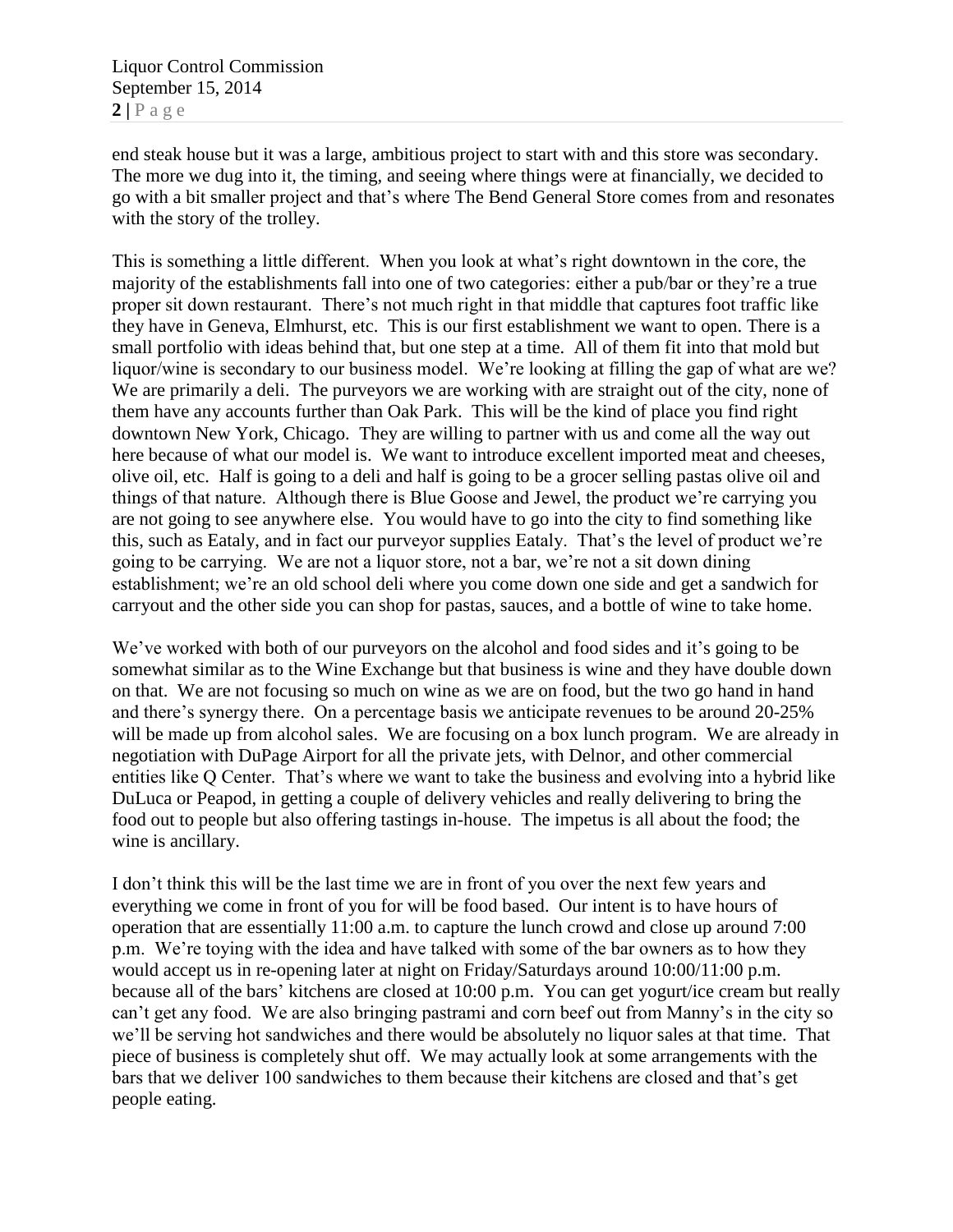We are hoping to be open by October 4 as we're really hoping to be open for Scarecrow Festival. We won't do so much this year because the parking lot is being used for the election campaign, but next year we're already talking with Kimmer's and hope to find some other local vendors that can fill our lot with us and we can have more of a family area because most of the food served at the festival is carnival food and out of town vendors.

**Chrmn. Rogina:** My solemn wish is to engage any of our local businesses more and the out-oftown vendors less. That means the money stays within our community. I hope you are successful and that you start a movement or trend for future years to get that accomplished.

**Ald. Payleitner:** Where is your location 320 W Main Street?

**Tony:** Right next to Eliza Jane.

**Ald. Payleitner:** You also mentioned something about this being an election year?

**Tony:** The building owner's wife is Senator McConnaughay and they set up in the lot to use it for that purpose. I'm setting up a small tent and we'll have food, but our timeline is so condensed – we'll do what we can but next year we'll have the whole lot to ourselves for Scarecrow Festival.

**Ald. Payleitner:** So there's no eat-in at your establishment?

**Tony:** It's a deli setup and we'll have a counter at the front window where you can stand dine maybe up to 10-15 people. As we evolve we would like to move in the direction to have space for a few tables but to start that's not our model right now.

**Bob Gehm:** My questions have already been answered by Rita's questions. I just want to say I think it's a great idea; when you want to grab a bite to eat but don't want to spend the time to sit down and be waited on.

**Ald. Lewis:** This is more of a question to our panel, but I thought restaurants had to stay open to serve food to have their liquor licenses? When you say there's no food at these establishments, I thought they had to have their kitchens open and serve limited food?

**Deputy Chief Huffman:** The B licenses – that's true. This is an A5 license. It's not a bar but packaged liquor and A5 is allowed to serve single servings of wine by the glass. There will be a standup counter for food consumption of sandwiches, but its not a bar. You can find food downtown at 1:00 a.m. but the bars are allowed to scale back their kitchen at 10:00 p.m. and serve hors d'oeurvres.

**Tony:** The only one putting out any food after 10:00 p.m. is Neo Pizzeria because he caters to all the bartenders, servers, bouncers when they get off work. There's not too many other areas where you can get a burger at midnight unless you drive to McDonald's.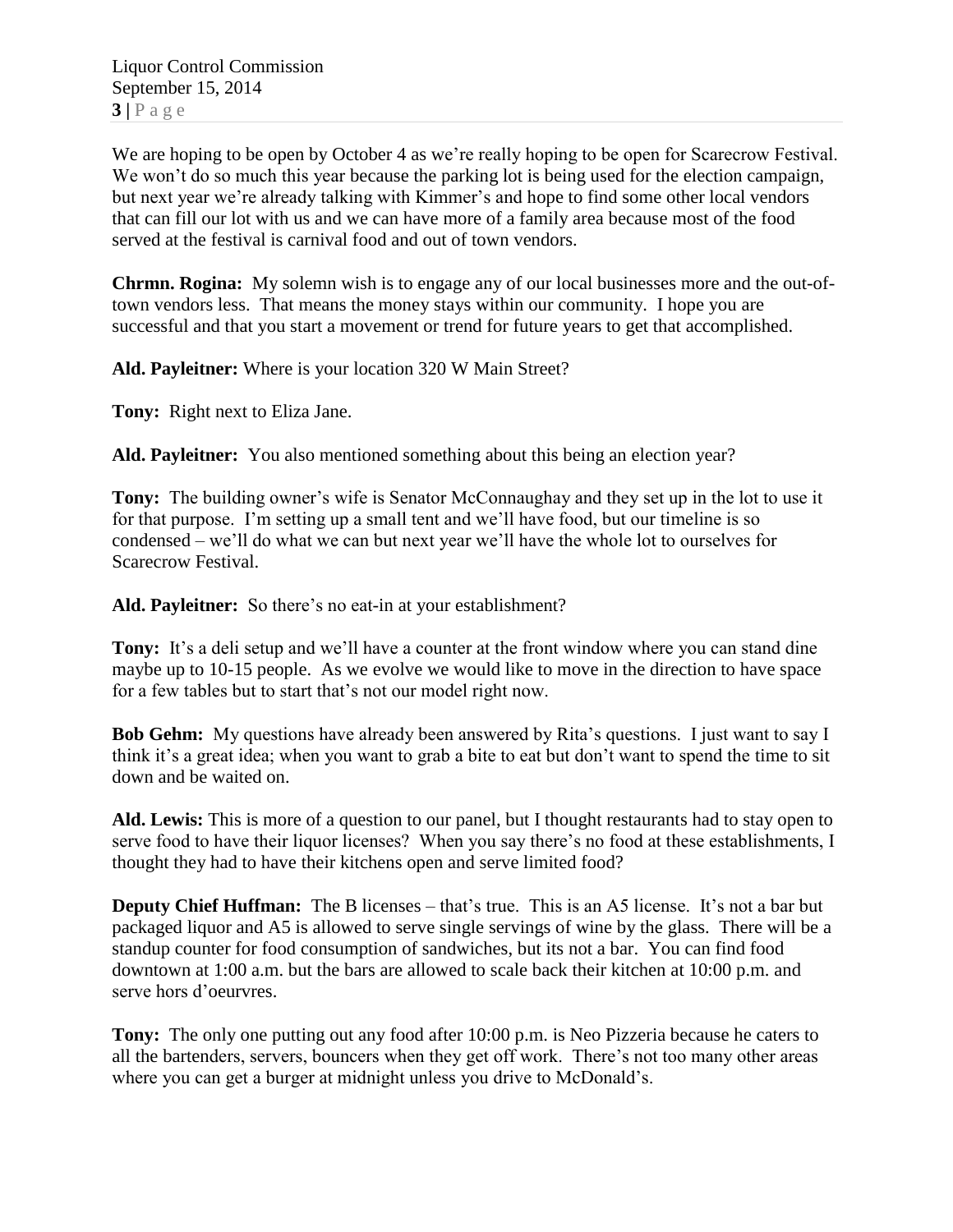**Chrmn. Rogina:** Back to our 1:00 and 2:00 a.m. crowd who have been drinking, to be able to go and get a Manny's corn beef sandwich, I think we are working towards our mission here.

**Ald. Lewis:** So your thinking is you'll be open until 3:00 a.m. in the morning serving sandwiches?

**Tony:** No, I don't see us being open any later than 2:00 a.m. Last call is 1:20 a.m. I don't want to be there until 3:30 a.m. It will be a 3:00 hour window from 11:00 p.m. – 2:00 a.m. There will be no liquor sales. When we close at dinner time (7:00 p.m.) liquor is done.

**Ald. Lewis:** But you could?

**DC Huffman:** No he can't. The hours for an A5 are from 10:00 a.m. to 10:00 p.m. Monday through Sunday.

**Ald. Lewis:** When you talked about delivery, it's just food? There wouldn't be any delivery of alcohol?

**Tony:** No.

**Chrmn. Rogina:** You said you are working with Delnor?

**Tony:** Yes we have a couple of people we know who work there, such as we know a dietician and we can offer something a little different than just the standard fare.

**Ald. Lewis:** Something else that struck me as a little high in your business plan is the average income is \$131K. Just last week in our housing presentation they said it was somewhere around \$70K. I was concern where you got your number from.

**Tony:** I've seen four or five different numbers over the last two years, but it's not relevant to this business model. When we did that research we were looking at doing a \$2M project and this is not. We want to be accessible to everyone, make a good margin, and be a good business.

**Chuck Amenta:** No questions from me. Everything seems to be in order. I spent my younger years working at a deli counter so it's kind of fun to see something like that to come back.

**Chrmn. Rogina:** I want to commend you on the menu. I think this is very exciting and will add some class to our city.

**Ald. Payleitner:** How is your store setup going to be – will it be two separate or one business site?

**Tony:** It will be one open area, it's about 2,000 square feet with one side being the deli counter and equipment, then a center isle for grocery and merchandise and wall of other things. There will be one check out site.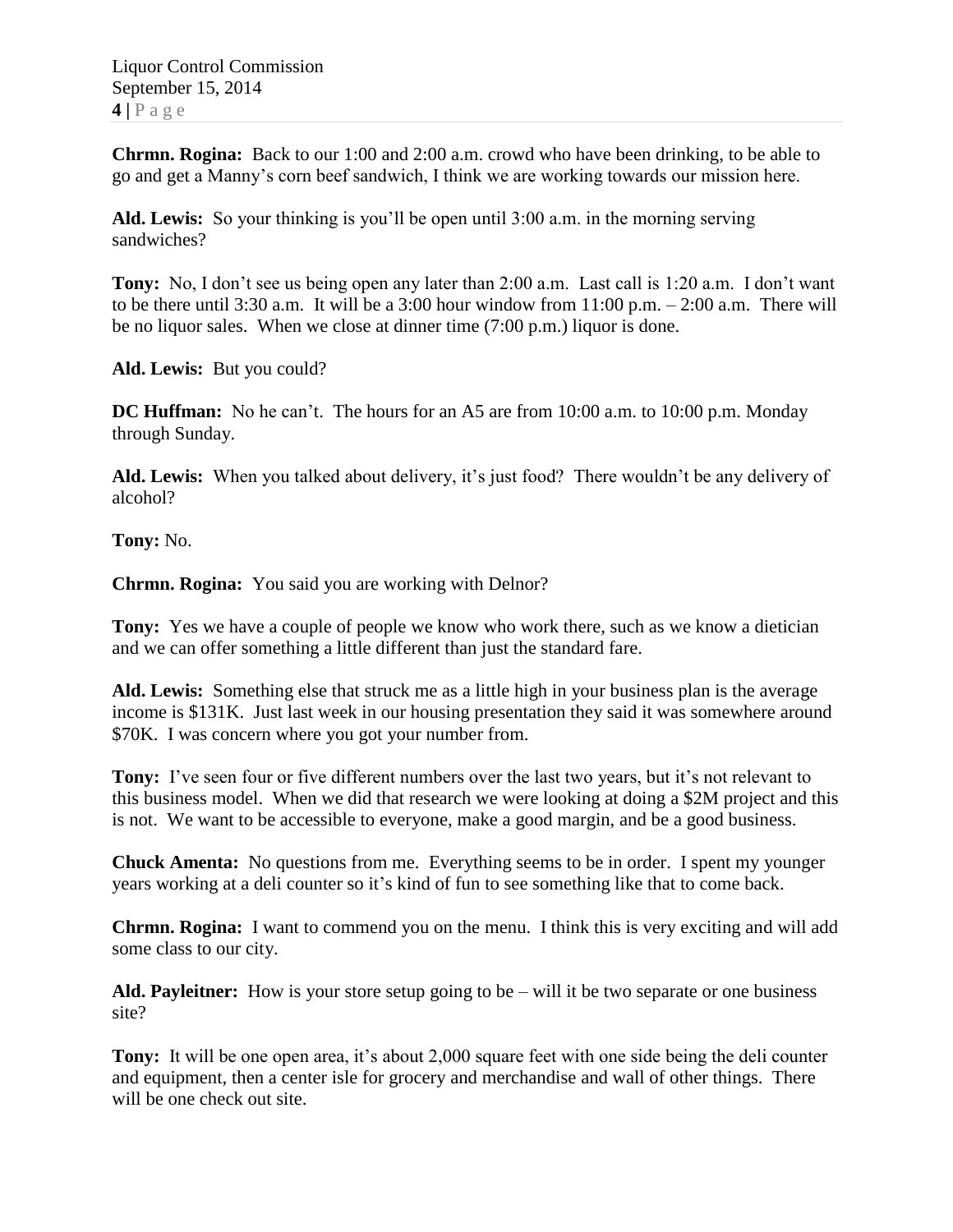**Ald. Lewis:** Is there any problem with having a package liquor store right in the heart of our entertainment district? I know there used to be one there.

**DC Huffman:** This isn't really a packaged liquor store per se, this will be higher end gourmet beers and imported liquors.

Motion by Mr. Gehm, second by Mr. Amenta to recommend a new Class A5 liquor license for The Bend General Store to be located at 320 W Main Street, St. Charles to go before the Government Services Committee for further recommendation to City Council.

**Roll Call:** Ayes: Gehm, Payleitner, Lewis, and Amenta; Nays: none. Chrmn. Rogina did not vote as Chairman. **Motion carried.**

### **5. Discussion regarding possible expansion of Liquor Commission roles and responsibilities.**

**Chief Keegan:** I would like to remind the Commission that this Wednesday we are having a Town Hall session with a guest speaker coming in from the Illinois Liquor Commission, Mr. Lee Roupas. We have 91 liquor licenses in St. Charles and have about 17-19 businesses that have RSVP and we should have some good dialogue.

# Tobacco

We've had some discussion as a staff about expanding the roles of the Liquor Commission to include to potentially oversee tobacco and massage violations. I will talk about tobacco and Deputy Chief Huffman will talk about massage. We are in the process of working on some liquor expansions and enhancements to refine and streamline our liquor code into a more condense comprehensive code.

Right now with tobacco the state is ambiguous as far as the licensee holder of tobacco products. We currently have 31 tobacco retailers in the City of St. Charles that are licensed through the City. We conduct compliance checks with grant money we obtain through the State Liquor Commission and the person behind the counter is subject to possible violation and that person is held accountable through our ordinances and vetting process. The person who might be selling a product illegally is held responsible but there are not any provisions currently in place by the State of Illinois and our ordinances that hold the licensee accountable. What I propose is that we are looking to refine and enhance some of our tobacco ordinances. Not that tobacco is becoming more prevalent or problematic but we've seen a phenomenon of alternate nicotine products called the E-cigarettes. We've had a few establishments open in St. Charles. There are some laws that will be forthcoming in the State of Illinois. In January 2016 retailers that distribute tobacco products must obtain a license from the State of Illinois Department of Revenue which hasn't been done up until this law takes place. It's an annual \$75 fee and the Liquor Commission is going to start tracking violations. If they see four or more violations, the state can then revoke that license. Obviously with us being a home rule community, we can have laws more restrictive, just not less. Rather than sit back and let this take effect, I would like to talk about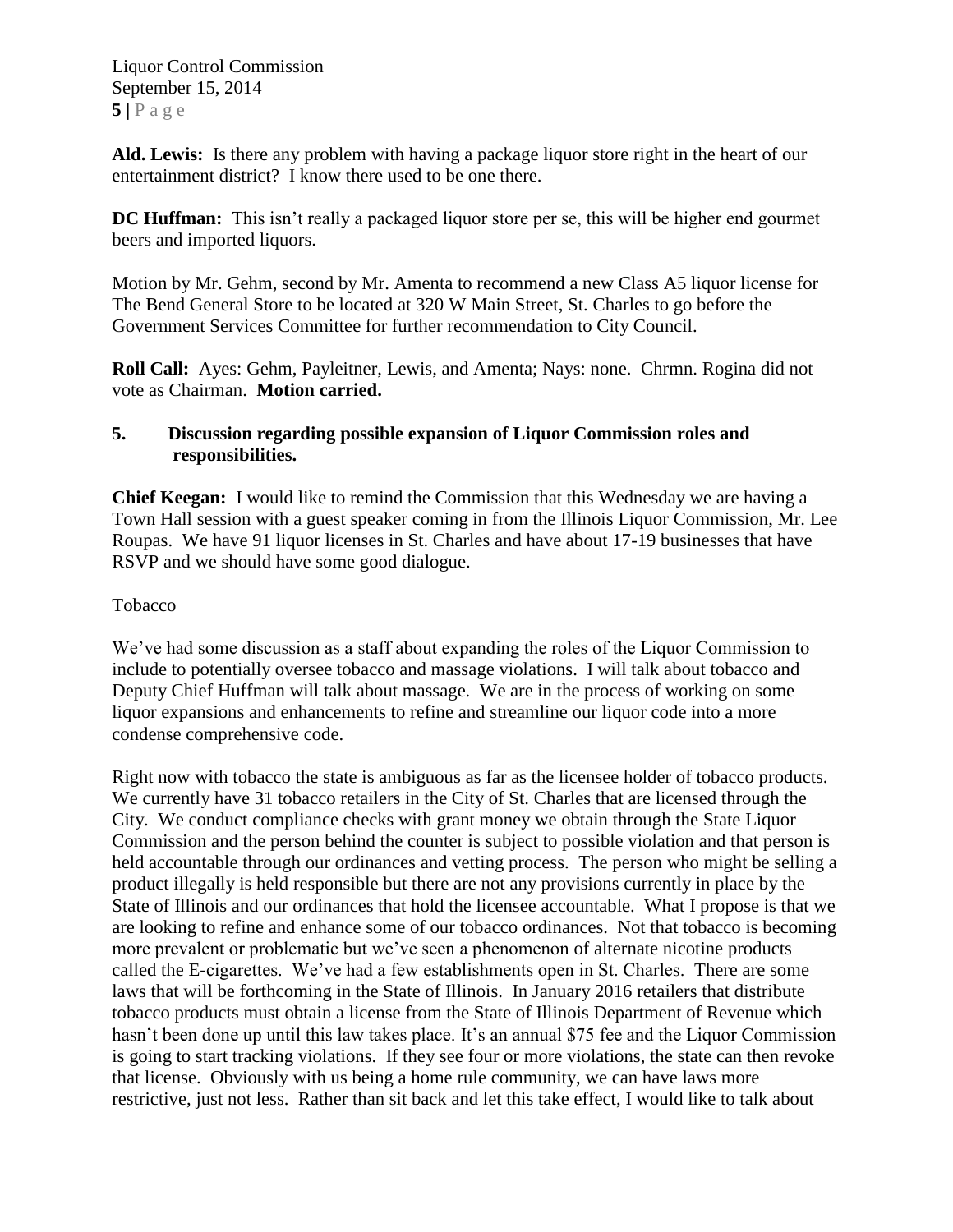Liquor Control Commission September 15, 2014  $6$  | P a g e

potentially changing our ordinance and enhancing some of the tobacco stipulations.

In addition to the E-cigarettes, currently the State of Illinois is ambiguous on how they dictate alternative nicotine products. In January 2015 they are going to have a state law go into effect that protects children from the negative effects of E-cigarettes. That will entail that products such as these will have to be served from behind a counter and liquid refills can only be sold in special packaging. These products are battery operated cylinders that don't emit tobacco or smoke. They are smokeless and emit a vapor that contains nicotine. What I want to bring up for discussion is to address this in our ordinances, looking at not only the sale of these products to minors under the age of 18, but also their use inside of public buildings. Illinois is going to start looking at this with a law in January 2015 but they have not addressed the open air act and/or the sale of those products to minors.

In the packet I've listed the current tobacco state laws to minors and I also talk about our ordinances relative to tobacco. We are looking at three things: potentially the five of you asking the Liquor Commission to encompass tobacco violations as part of the auspice of what we pervue, second is the licensure of establishments within St. Charles that have any violations that take place to the licensee come before the commission, third is alternative nicotine products meaning the sale of these products to children under the age of 18, and possibly have a discussion before we take this any farther regarding the use of these products inside public buildings.

**Chrmn. Rogina:** We are in position to create ordinances to address violations which currently now is to send a minor in to buy some cigarettes. That's just a minimal fine which does not come before us. Now we are talking about them coming here to this commission and we can discuss what we want that fine to be.

**Chief Keegan:** Correct and not only with the person who sells the product illegally but also the business that holds the license. Right now there are no repercussions for the licensee; it is strictly the seller.

**Chrmn. Rogina:** So seeking input, you as the staff will come back and propose for our review ordinances for each of these three areas.

### **Chief Keegan:** Yes.

**Chuck:** I think it is a group, whether it's this one or some other, to be responsible for this. It surprises me that we don't and more communities don't have a committee for tobacco. I'm in favor of this. I don't think there is enough information on the discharge of E-cigarettes and it's important to limit its use in public exposure for people who don't want to be exposed to that.

**Ald. Lewis:** I think this commission should take on the tobacco issue. I spent the better part of this afternoon at one of our establishments educating myself. I don't smoke and I identified myself when I went into talk to them. They were very knowledgeable, polite, and courteous. Most of their products are sold to smokers and they don't sell to anyone under 18 years of age.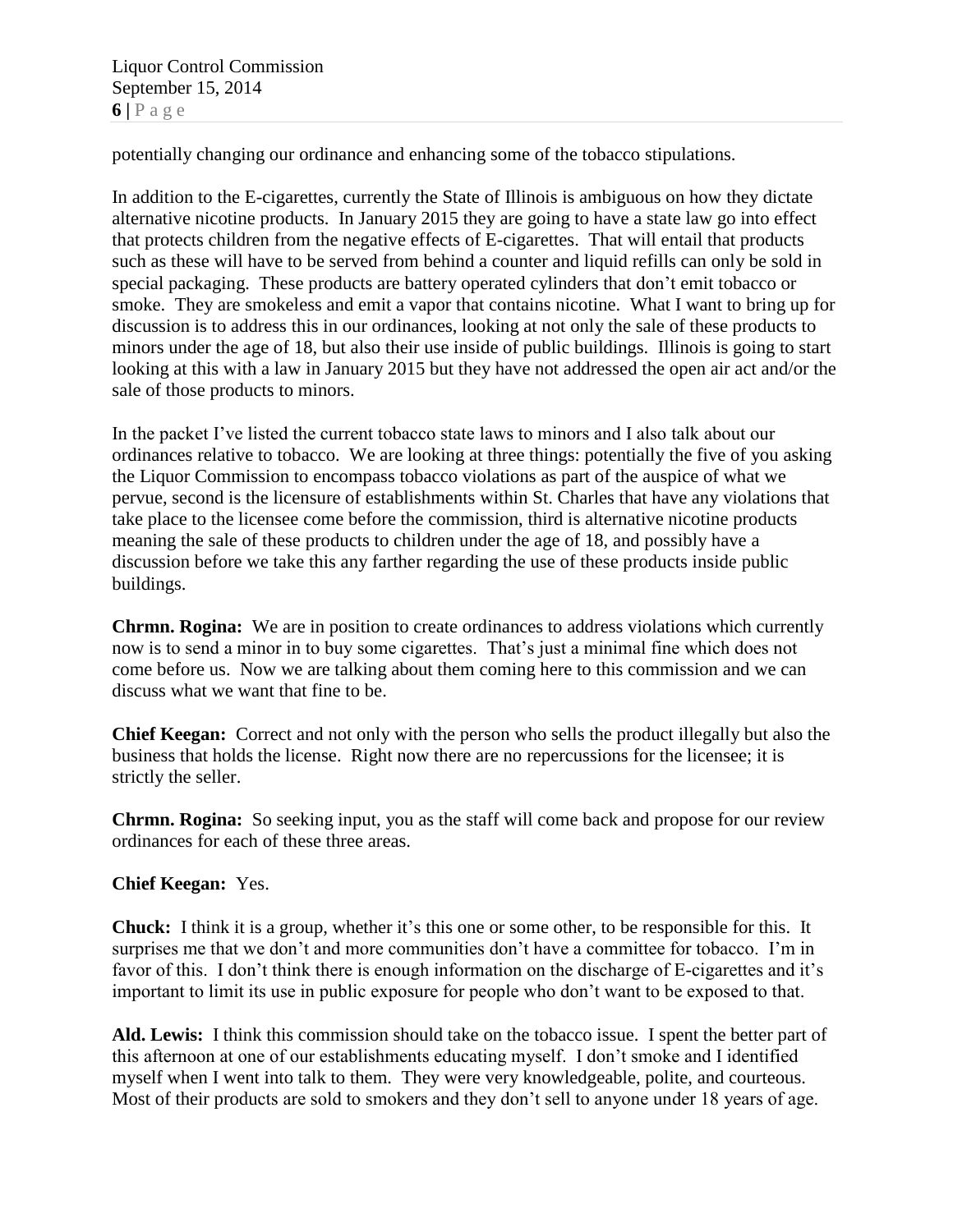They stated that the smoke that is inhale by the E-cigarette vapor has a trace of nicotine they get but when they exhale there's no more nicotine that you might get from a person who is smoking outside. Is that true?

**Chief Keegan:** Let me read this into the record – Alternative nicotine products are defined by the proposed city code by the State of Illinois as a "product or device not consisting of or containing tobacco that provides for the ingestion of nicotine into the body by chewing, smoking, absorbing, dissolving, inhaling, snorting, sniffing or by any other means." Often referred to as E-cigarettes, these are battery powered devices that vaporize nicotine. E-cigarettes were created in China and first sold in 2003. Those who use E-cigarettes "vape" rather than smoke. Vaping utilizes a property glycol and vegetable glycerin-base liquid mixed with small amounts of nicotine and food grade flavoring that are then vaporized in a small battery powered atomizer, and is designed to simulate the experience of smoking.

You don't really smell an odor. I've gone into the shops and poked around and we haven't gotten any complaints from the general public and Illinois has been neutral on this. The City of Chicago has, in fact, enhanced their open air act, so I think it's a philosophical stance that the commission will have to take first, followed up by committee than council. It's more the appearance then it is the fact that people are bothered by it. We haven't any complaints about these other than people calling saying there is smoking going on in tavern A or restaurant B. It's an etiquette decision that most folks treat them like cigarettes and use the devices outside. If we stay neutral on it then it's up to interpretation of it than defined by ordinance.

**Ald. Lewis:** That's my concern in staying neutral. I see a whole another line of problems occurring. In my conversation with these gentlemen this afternoon, they demonstrated to me how you can inhale, and there was a cloud where I couldn't see their faces, or they would just give a small puff and nobody would even know they were doing it. That's how they vape in the bars until they are asked not to do that and all would be good. I don't follow that logic, so a conversation about the clean indoor act and putting some limitations would be beneficial.

**Chief Keegan:** In my experience as a police officer when the State of Illinois and many other states first went to seatbelts enforcement; it was such a taboo type of law. At first the legislators didn't think we would get voluntary compliance. The State of Illinois' compliance is in the high 90%. When you look back at smoking 15-20 years ago, smoking was compartmentalized in restaurants with smoking and non-smoking areas. With the clean air act that has evolved, you now cannot smoke indoors. It's an etiquette type situation where most folks police themselves or it falls back to the proprietor with his business making sure the folks don't use the cigarettes or tobacco products inside and it's almost like a socially accepted norm where people have grown accustomed to being good neighbors and they don't utilize tobacco products. With this being a neutral topic, I would concur it is at least prudent to talk about it. You look at the laws that are forthcoming in 2015 and 2016, they didn't talk about a change or even address the open air act. We are a home rule community and we can at least talk about this in this venue.

**Ald. Lewis:** I'm not sure I want to be in an indoor area where there is anything blowing in your face. There is a smell to them that could be offensive to some people.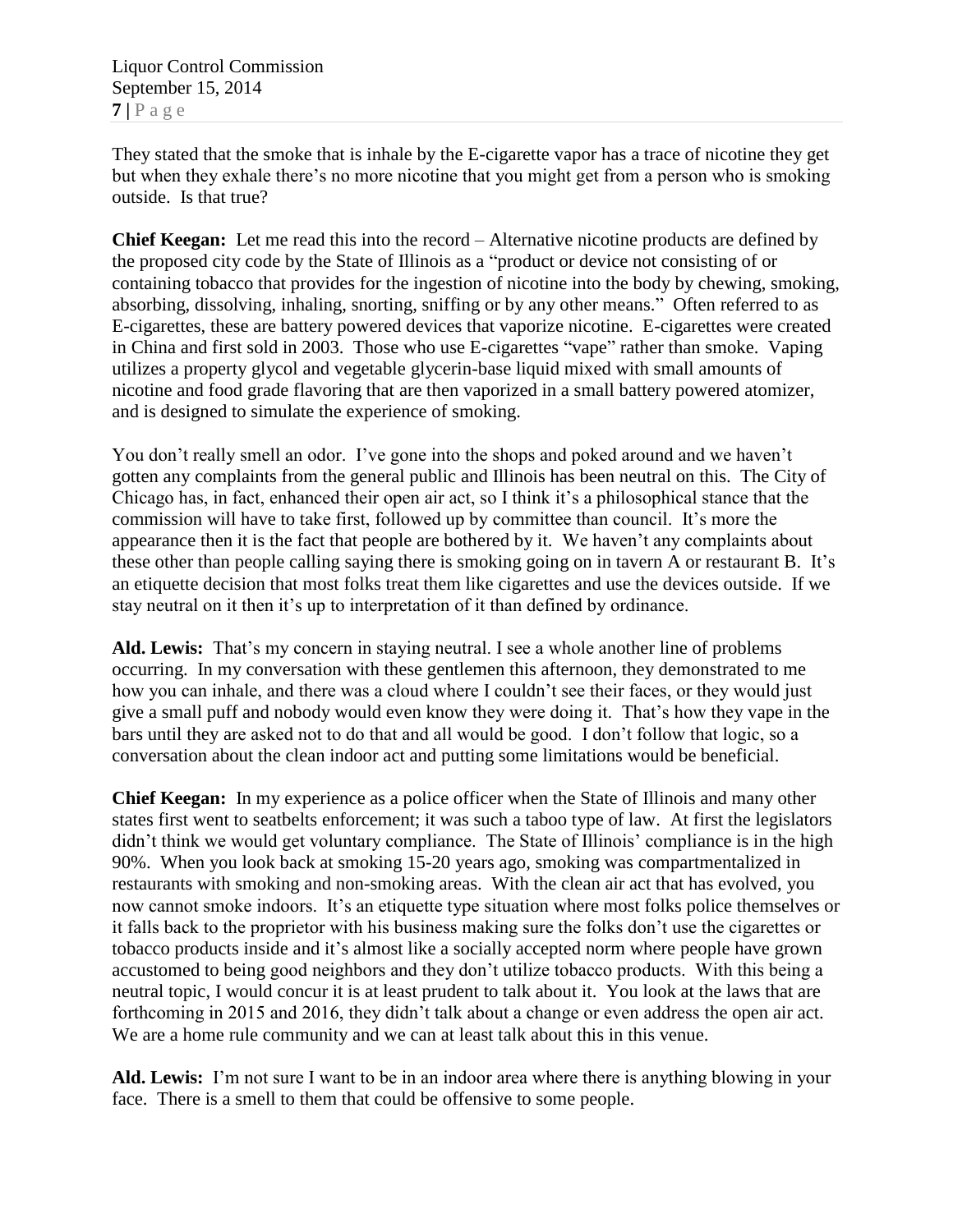Liquor Control Commission September 15, 2014  $8 | P a g e$ 

**Chief Keegan:** You look at our current tobacco code and what some other municipalities have done, if you're at a retail establishment that is a specialty store, such as cigars/tobacco, the only people that are going to visit that business are people who use tobacco products – they are grandfathered in. The same goes for a hookah lounge or any kind of alternative tobacco use. We can do the same thing as a home rule community; we can pattern our ordinances after what other communities have done. If you visit a store that specializes in selling those tobacco products, you can use them and there is no violation of the open air act. But a Jewel/Walgreens/Target, for example, who sells other things in addition to these products cannot be used inside the establishment. We can craft our ordinances to make sure we are protecting the right sellers who want to experiment with their product if they are visiting an E-cigarette store, but yet if they go elsewhere they would be prohibited in using that product in those establishments.

**Ald. Lewis:** Would you have to have a separate type of license or ordinance to be able to have a lounge to use this product in?

**Chief Keegan:** In looking at our current tobacco licenses, we have a specialty store on Dean Street and you're allowed to utilize the products inside the proprietor's establishment. There are a couple of other ones and we could look at that as part of our ordinance and work with Council and keep everyone's interest in mind and try to be sensitive to both consumers and patrons' needs.

**Bob:** I agree with what Chuck and Ald. Lewis said. It's good not to be neutral in something like that and I heard that Chicago is looking at the use of E-cigarettes in public buildings. Getting into the neutral area could cause all kinds of havoc. Let's address now rather than wait for 2016.

**Ald. Payleitner:** Let me go on record that I would like us to take a stab on all three of the elements you've mentioned. Regarding Ald. Lewis' field trip today, one of the things I found alarming is that they mix their own. Is this not a regulated product?

**Chief Keegan:** It's newer to our region, it was developed overseas. I still don't know about the FDA regulations. It's becoming very prevalent. Most are very mindful in dealing with minors and are good neighbors. They do instruct people to use these the same as cigarette products and we haven't had one single complaint for any kind of public facility where someone has used these and offended someone.

**Ald. Payleitner:** It's still alarming to me that the content is not a regulated product. Because our businesses are conscientious and seem to be aware, I don't see they would object to us adding some nuisance laws. It keeps their business in good light as well.

**Chief Keegan:** Of the 31 cigarette licenses with the City, I don't think most of them are dispensing E-cigarettes currently. We've been neutral and void of what the product is. If we make this an all-encompassing ordinance we include them into the purview of tobacco retailers and they would be held to a licensure.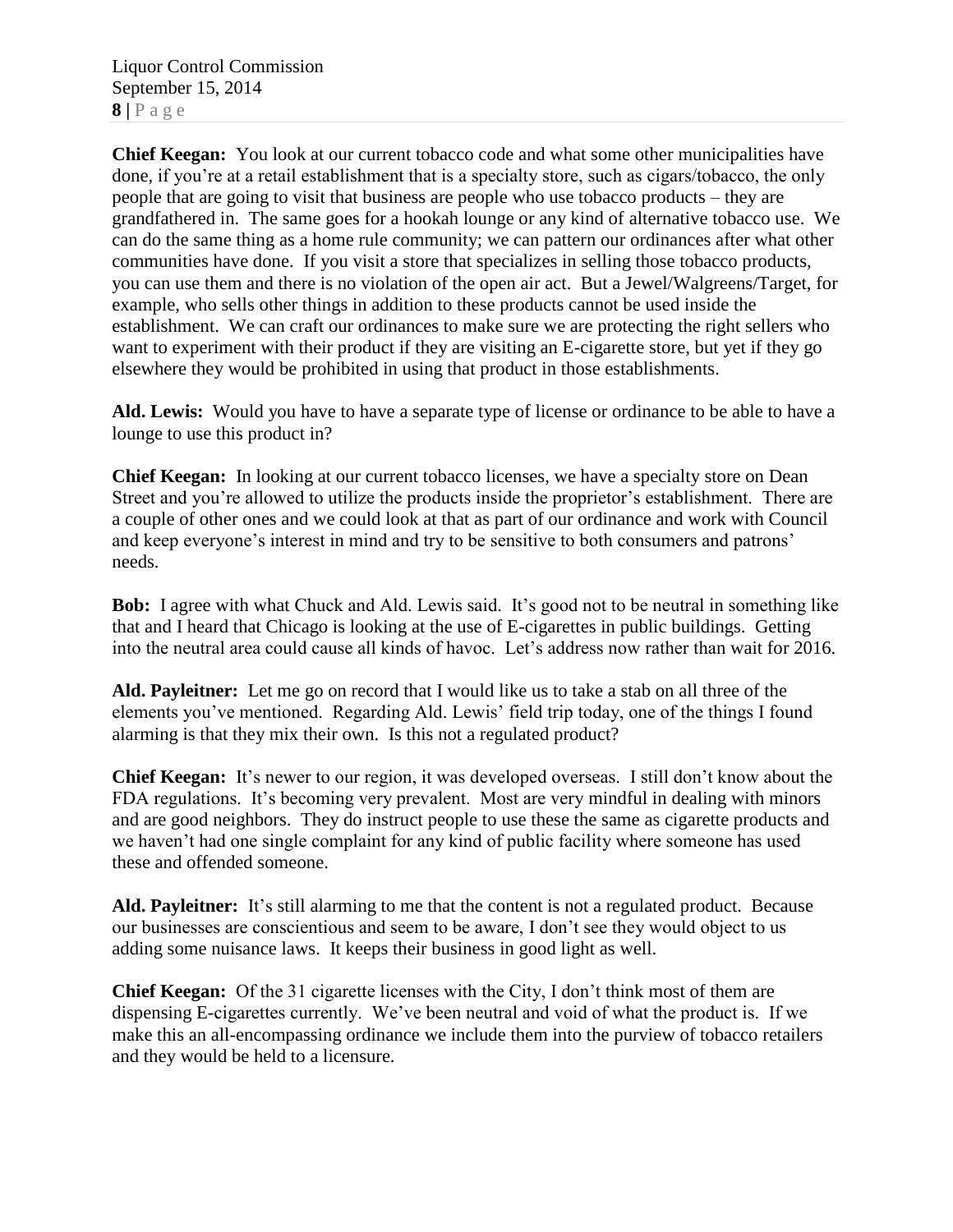**Ald. Lewis:** I did ask that question of them being licensed and they welcome that because it would give their business legitimacy of what they are doing.

**Ald. Payleitner:** You don't necessarily have to be a health risk to be a nuisance and I believe that's where cigarettes came in with the second hand smoke and health ramifications of that.

**Chrmn. Rogina:** The staff will go back and work on the language for the ordinance as well as having the violations beefed up successively as there is a great disparity between violations of liquor compared to cigarette violations costs. With respect to licensing we could look at increasing the cost of the cigarette licenses. Having stand-alone establishments (lounge) where you can smoke to have a cigar, e-cigarette, I don't have an issue with them but definitely not in public places and want to memorialize not selling to under 18 years of age in our ordinance too.

**Ald. Lewis:** Do other stores sell E-cigarettes such as WalMart, for example? You can also buy them on-line.

**Chuck:** Yes I have seen them in grocery/convenience stores and others of the like; they have them pre-packaged.

**Chief Keegan:** In respect to the clean air act, I would only recommend the use be allowed in a specialty store that only sells the products (cigar store, E-cigarette store); if the products are comingled with other products such as Walgreens, I would not be advocating the use of these products indoors.

**Ald. Payleitner:** What is the price point on these products compared to cigarettes?

**Chief Keegan:** The initial capsule and the electronic device that vaporizes the capsule/catridges is quite expensive and the refills are cheaper. They are marketed to save money over the cigarettes as their prices have spiked considerably over the years. This also leaves an alternative to quit smoking. Its tobacco free but still has that nicotine product inside of the chemical used.

**Ald. Lewis:** I could of purchased a starter kit for \$70 that included two cartridges with batteries with some flavors of my choice and refills were \$7.00.

**Chrmn. Rogina:** Thank you for a very thorough presentation. We are moving along to get to an end result.

# Massage

**Deputy Chief Huffman:** The number of stand-alone massage establishments in St. Charles has grown over the last several years. Currently we have four independent massage businesses and from 2010 to the current date, the Police Department has conducted up to 36 compliance checks resulting in seven arrests for prostitution. In the past the City of St. Charles licensed individual massage therapists; however, the State of Illinois now exclusively handles that; so we do no massage licensing currently. Is there a need for licensing outside from the seven arrests of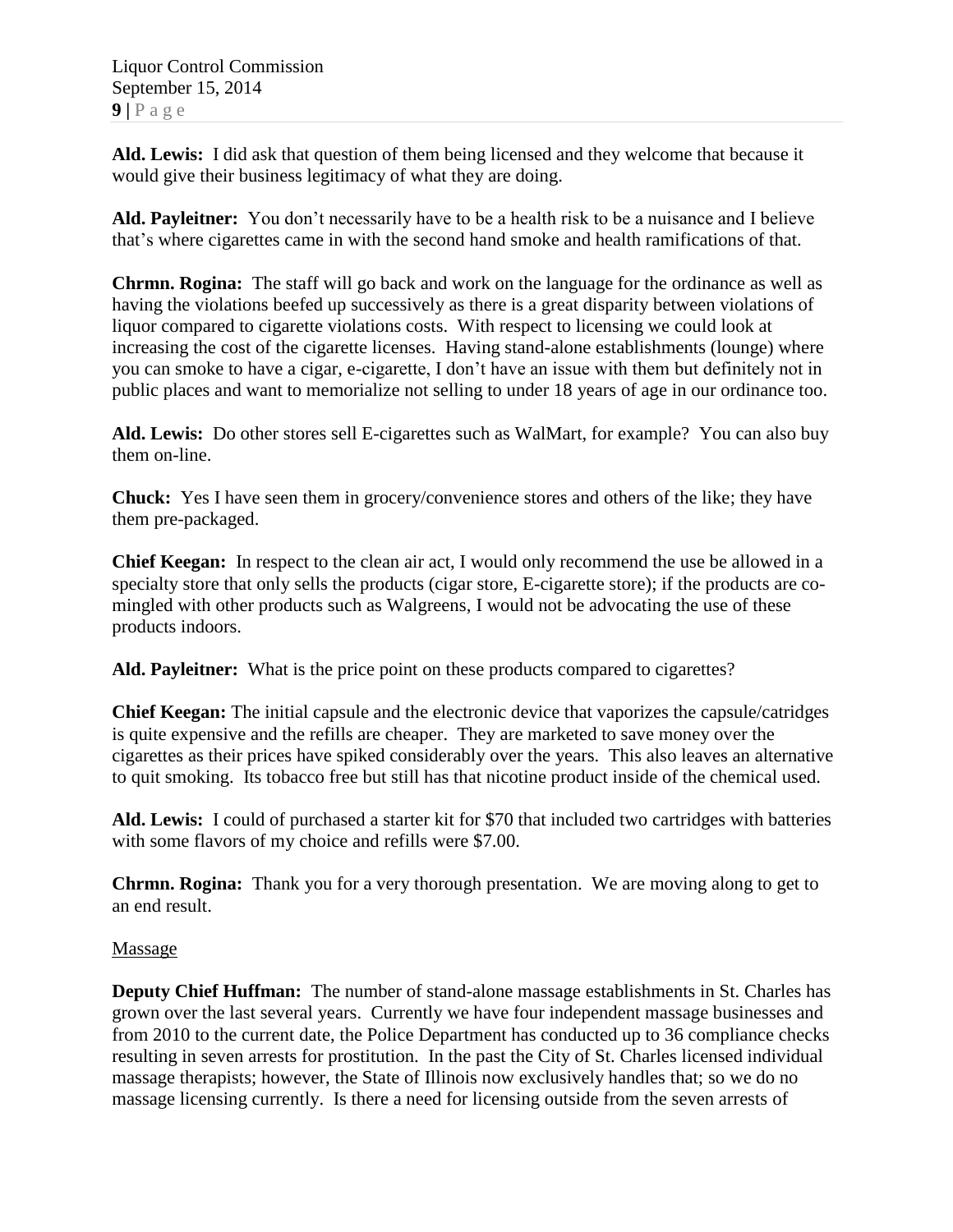Liquor Control Commission September 15, 2014 **10 |** P a g e

prostitution? Our experience has shown that the stand-alone establishments are transient in nature. They have female employees that are rotated to different establishments throughout the country. The employees often illegally reside in the businesses for which they are working and if employees are arrested for prostitution or other illegal acts, the person is usually sent to another establishment and often times they don't show up for court and we don't ever see them again.

Some of these operations are known to promote/facilitate prostitution, human trafficking, and money laundering. Licensing a massage establishment puts controls in place to prevent these illegal operations. It legitimizes businesses that are providing valuable services but whose reputations can be tarnished by illegal acts of the other establishments. In many jurisdictions the licensing process, in and of itself, often deters illegitimate operations from applying in the first place. Licensing through our research, we found other communities, such as, Orland Park, Champagne, Peru, Wheaton, and others; we've reached out to these communities and they all report that the business licensing of massage establishments is an effective tool in preventing the businesses from opening in the first place.

Some licensing considerations are in regulating establishment licenses, there is a due process that is required. Under the Liquor Commissioner with the advice and consent of the Liquor Commission is how we envision this due process to take place. On the hearing process for violations of the massage establishment license will be structured similar to liquor violations with fines and/or suspension with revocation of the license itself; of course progressive discipline would factor into that.

Licensing also puts code enforcement procedures in place. Code enforcement inspections prohibit the employees from actually residing within the establishment and to make sure that the businesses are in compliance with general guidelines that will be contained in our code.

We anticipate for providing exemptions in the licensing process and that would include physicians, athletic trainers, and license cosmetologists. Exempt status of whether businesses would be exempted will be vetted on the background process in the application of the license. The Police Department would be responsible for any background investigations similar to the requirements of liquor licensing. Most illegitimate businesses will not even apply once they know we have a licensing process in place.

We've reached out to businesses that provide legitimate services including Total Body Health, Athletically Physical Therapy, The Women's Touch Healthcare and also have reach out to the American Massage Therapy Association and National University of Health Science and all are in support of this licensing process whether or not they are exempt. It did not matter to them because it also legitimizes their profession.

Staff was directed by Council to work with legal counsel to research and compare massage business licensing ordinance. We are in the middle of that process and it is by the nature of the licensing a very complicated process; however we continue to work with legal counsel to propose a final ordinance. With that staff would recommend a request from you that massage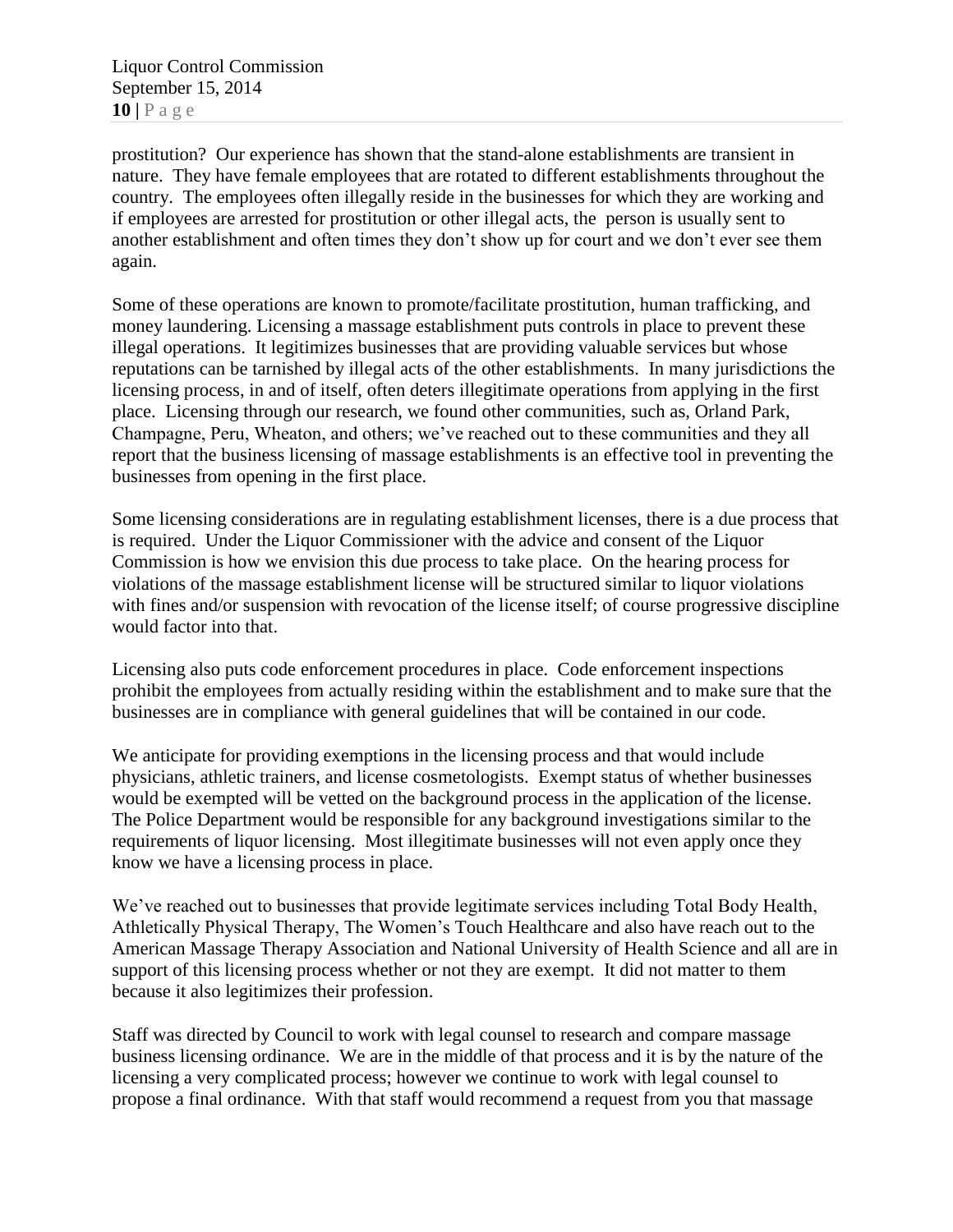licensing follow with the Liquor Commission with advice and consent of the liquor commission as a whole.

**Chrmn. Rogina:** It seems to me that we should have two separate motions: one for the massage and one for the tobacco to move along to committee for the recommendation of approval to City Council.

**Chuck:** I guess I was naïve in this regard that I didn't realize this was more of a human rights issue than it is a business issue with the trafficking and prostitution. It would be very important for the City of St. Charles to take a very strong stand. You listed out four communities that have these licenses and it would be important for the City to step in and be very strong in that and to show the other communities that something like that is not acceptable here.

**Bob**: I fully agree with Chuck. Not realizing some of the things that can go in that particular industry; licensing would legitimize those for that is what their business is and would be a strong deterrent for other business of such a nature not to open up in St. Charles.

**Ald. Payleitner:** Thank you on all levels and appreciate your work.

**Ald. Lewis:** I agree with everyone completely; but what about people who have this business in their homes – will they need to be licensed or exempt from this?

**DC Huffman:** It would depend on the nature of what they are providing. Massage therapist could be exempt and we would work with code enforcement to make sure they're meeting the zoning requirements if they are operating out of their homes.

**Chrmn. Rogina:** As a runner I have undergone seeing massage therapy and they are a wonderful help to people for various purposes and I've thought of them more times than not any time you've made an arrest for prostitution. It's a smear to the entire profession, so the fact that we go forth to legitimize it by licensing is a major step in the right direction.

When these things happen and people ask what is going on in St. Charles; my response is the police are doing their job. At the end of the day when these things happen, we have the responsibility to stop them and that's what we are doing.

I entertain a first motion that this commission approve the recommendation by Chief Keegan to bring regulation of tobacco under the umbrella of this Liquor Commission; and then a second motion to endorse and approve a recommendation by Deputy Chief Huffman to bring regulation of massage licensing and due process of massage violations under the auspices of the Liquor Control Commission.

Motion by Ald. Payleitner, second by Amenta to recommend bringing regulation of tobacco licensing under the umbrella of the Liquor Control Commission.